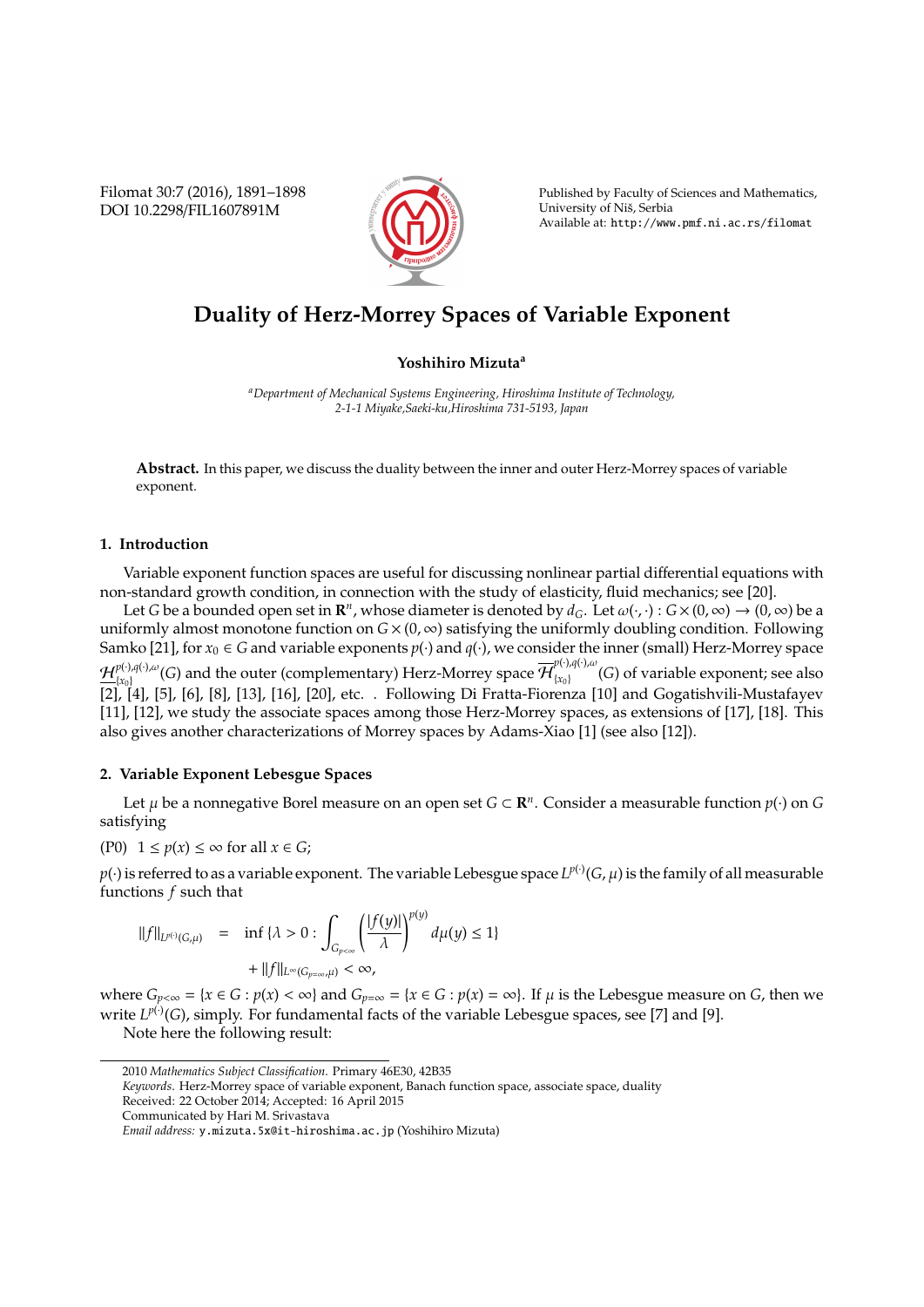Lemma 2.1. *L p*(·) (*G*) *is a Banach function space in the sense of Benett-Sharpley [3].*

### **3. Herz-Morrey Spaces**

We consider the family  $\Omega(G)$  of all positive functions  $\omega(\cdot, \cdot): G \times (0, \infty) \to (0, \infty)$  satisfying the following conditions:

(*ω*0)  $\omega(x, 0) = \lim_{r \to +0} \omega(x, r) = 0$  for all  $x \in G$  or  $\omega(x, 0) = \infty$  for all  $x \in G$ ;

(ω1)  $ω(x, ·)$  is uniformly almost monotone on  $(0, ∞)$ , that is, there exists a constant  $A_1 > 0$  such that  $ω(x, ·)$ is uniformly almost increasing on  $(0, \infty)$ , that is,

 $\omega(x, r) \le A_1 \omega(x, s)$  for all  $x \in G$  and  $0 < r < s$ 

or  $\omega(x, \cdot)$  is uniformly almost decreasing on  $(0, \infty)$ , that is,

$$
\omega(x,s) \le A_1 \omega(x,r) \quad \text{for all } x \in G \text{ and } 0 < r < s;
$$

(ω2)  $ω(x, ·)$  is uniformly doubling on (0, ∞), that is, there exists a constant *A*<sub>2</sub> > 1 such that

$$
A_2^{-1}\omega(x,r) \le \omega(x,2r) \le A_2\omega(x,r) \quad \text{for all } x \in G \text{ and } r > 0;
$$

and

( $\omega$ 3) there exists a constant  $A_3 > 1$  such that

 $A_3^{-1} \le \omega(x, 1) \le A_3$  for all  $x \in G$ .

Following Samko [21], for  $x_0 \in G$ , variable exponents  $p(\cdot)$ ,  $q(\cdot)$  and a weight  $\omega \in \Omega(G)$ , we consider the inner (small) Herz-Morrey space  $\mathcal{H}_{\{\tau_{\alpha}\}}^{p(\cdot),q(\cdot),\omega}$ {*x*0} (*G*) consisting of all measurable functions *f* on *G* satisfying

 $||f||_{\mathcal{H}^{p(\cdot),q(\cdot),\omega}_{(G)}} = ||\omega(x_0,t)||f||_{L^{p(\cdot)}(B(x_0,t))}||_{L^{q(\cdot)}((0,d_G),dt/t)} < \infty;$ 

more precisely,

$$
||f||_{\underline{\mathcal{H}}_{[x_0]}^{p(\cdot),q(\cdot),\omega}(G)} = \inf \left\{ \lambda > 0 : \int_0^{d_G} \left( \omega(x_0,t) ||f/\lambda||_{L^{p(\cdot)}(B(x_0,t))} \right)^{q(t)} \frac{dt}{t} \right\}.
$$

Set

$$
\underline{\mathcal{H}}^{p(\cdot),q(\cdot),\omega}(G)=\bigcap_{x_0\in G}\underline{\mathcal{H}}^{p(\cdot),q(\cdot),\omega}_{(x_0)}(G)
$$

and

$$
\mathcal{H}^{p(\cdot),q(\cdot),\eta}(G)=\sum_{x_0\in G}\mathcal{H}^{p(\cdot),q(\cdot),\eta}_{[x_0]}(G),
$$

whose quasi-norms are defined by

$$
||f||_{\underline{\mathcal{H}}^{p(\cdot),q(\cdot),\omega}(G)}=\sup_{x_0\in G}||f||_{\underline{\mathcal{H}}^{p(\cdot),q(\cdot),\omega}_{[x_0]}(G)}
$$

and

$$
\|f\|_{\mathcal{H}^{p(\cdot),q(\cdot),\omega}(G)}=\inf_{|f|=\sum_j|f_j|,|x_j| \subset G}\sum_j\|f_j\|_{\mathcal{H}^{p(\cdot),q(\cdot),\omega}_{[x_j]}}(G)'
$$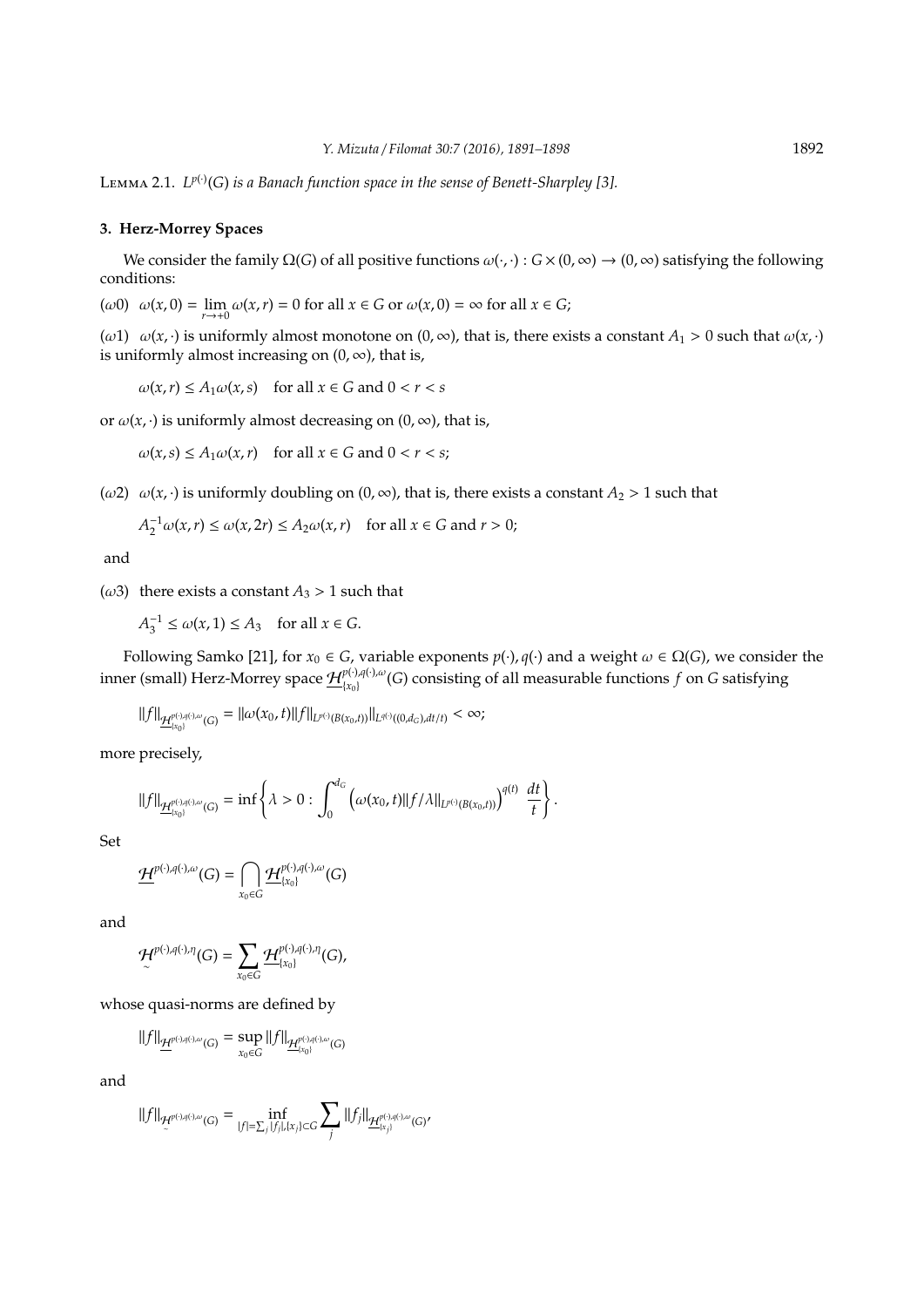respectively.

We further consider the outer (complementary) Herz-Morrey space  $\overline{\mathcal{H}}_{\{\chi_0\}}^{p(\cdot),q(\cdot),\omega}$  ${x_0}$  (*G*) consisting of all measurable functions *f* on *G* satisfying

$$
||f||_{\overline{\mathcal{H}}^{p(\cdot),q(\cdot),\omega}_{\{x_0\}}(G)}=||\omega(x_0,t)||f||_{L^{p(\cdot)}(G\setminus B(x_0,t))}||_{L^{q(\cdot)}((0,d_G),dt/t)}<\infty.
$$

Set

$$
\overline{\mathcal{H}}^{p(\cdot),q(\cdot),\omega}(G)=\bigcap_{x_0\in G}\overline{\mathcal{H}}^{p(\cdot),q(\cdot),\omega}_{\{x_0\}}(G)
$$

and

$$
\widetilde{\mathcal{H}}^{p(\cdot),q(\cdot),\omega}(G)=\sum_{x_0\in G}\overline{\mathcal{H}}_{\{x_0\}}^{p(\cdot),q(\cdot),\omega}(G),
$$

whose quasi-norms are defined by

$$
\|f\|_{\overline{\mathcal{H}}^{p(\cdot),q(\cdot),\omega}(G)}=\sup_{x_0\in G}\|f\|_{\overline{\mathcal{H}}^{p(\cdot),q(\cdot),\omega}_{[x_0]}(G)}
$$

and

$$
||f||_{\widetilde{\mathcal{H}}^{p(\cdot),q(\cdot),\omega}(G)} = \inf_{|f|=\sum_j|f_j|,|x_j|\subset G} \sum_j ||f_j||_{\overline{\mathcal{H}}^{p(\cdot),q(\cdot),\omega}_{\{x_j\}}(G)'}
$$

respectively.

Then note that

$$
\overline{\mathcal{H}}^{p(\cdot),q(\cdot),\omega}_{\{x_0\}}(G)\supset L^{p(\cdot)}(G)\qquad \text{when }\|\omega(x_0,\cdot)\|_{L^{q(\cdot)}((0,d_G),dt/t)}<\infty
$$

and

$$
\overline{\mathcal{H}}^{p(\cdot),q(\cdot),\omega}(G)=L^p(G)\qquad \text{when }\|\omega(x,\cdot)\|_{L^{q(\cdot)}((0,d_G),dt/t)}<\infty\text{ for all }x\in G.
$$

Further,

$$
\overline{\mathcal{H}}_{\{x_0\}}^{p(\cdot),q(\cdot),\omega}(G) = \{0\} \qquad \text{when } ||\omega(x_0,\cdot)||_{L^{q(\cdot)}((0,d_G),dt/t)} = \infty.
$$

Is is worth to see the following facts.

LEMMA 3.1. *Both*  $\mathcal{H}_{\text{free}}^{p(\cdot),q(\cdot),\omega}$  $_{\{x_0\}}^{p(\cdot),q(\cdot),\omega}(G)$  and  $\overline{\mathcal{H}}_{\{x_0\}}^{p(\cdot),q(\cdot),\omega}$ {*x*0} (*G*) *are Banach function spaces in the sense of Benett-Sharpley [3].*

**LEMMA 3.2.** *For*  $x_0$  ∈ *G*,

 $\mathcal{H}^{p(\cdot),\infty,\omega}_{\cdot}$  $_{\{x_0\}}^{p(\cdot),\infty,\omega}(G) \subset \underline{\mathcal{H}}_{\{x_0\}}^{p(\cdot),q(\cdot),\omega}(G)$  and  $\overline{\mathcal{H}}_{\{x_0\}}^{p(\cdot),\infty,\omega}$  $_{\{x_0\}}^{p(\cdot),\infty,\omega}(G) \subset \overline{\mathcal{H}}_{\{x_0\}}^{p(\cdot),q(\cdot),\omega}$  ${x_0}$  (*G*).

Throughout this note, let *C* denote various positive constants independent of the variables in question. We now show that the Herz-Morrey spaces coincide with those with a constant exponent  $q$  if  $q(\cdot)$  is Hölder continuous at the origin.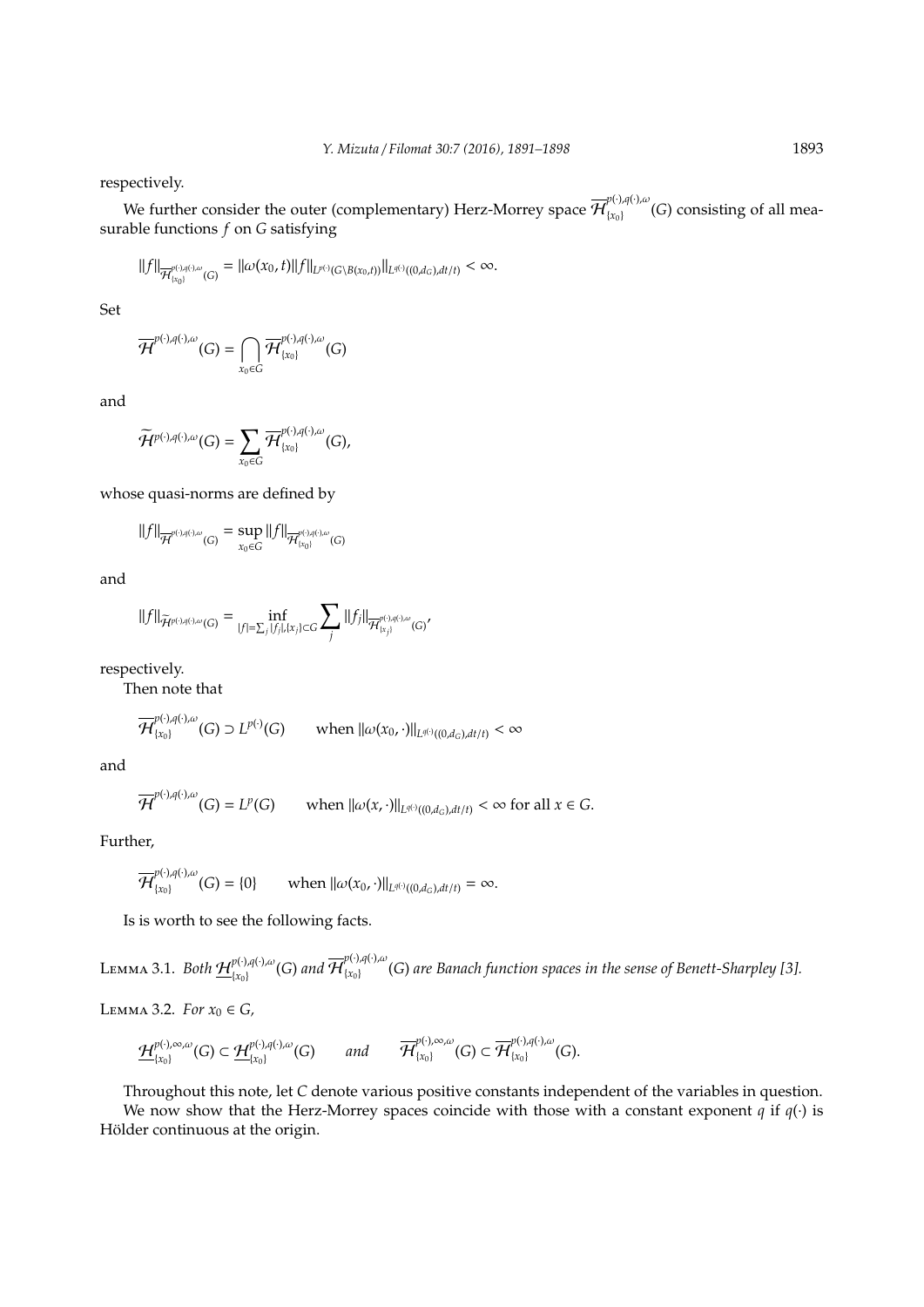LEMMA 3.3. *Suppose q*(·) *is log-Hölder continuous at* 0*, that is, there is a constant*  $c_q > 0$  *such that* 

(Q) 
$$
|q(t) - q(0)| \le \frac{c_q}{\log(1 + t^{-1})}
$$
 for  $0 < t < d_G$ .

*Then*

$$
\underline{\mathcal{H}}_{\{x_0\}}^{p(\cdot),q(\cdot),\omega}(G) = \underline{\mathcal{H}}_{\{x_0\}}^{p(\cdot),q(0),\omega}(G) \qquad \text{for all } x_0 \in G
$$

*and*

$$
\underline{\mathcal{H}}^{p(\cdot),q(\cdot),\omega}(G)=\underline{\mathcal{H}}^{p(\cdot),q(0),\omega}(G).
$$

*The same is true for*  $\overline{\mathcal{H}}_{\{\chi_{0}\}}^{p(\cdot),q(\cdot),\omega}$  ${x_0}$   $(G)$ .

*Proof.* Let *f* be a nonnegative measurable function on *G* satisfying

$$
\|f\|_{\underline{\mathcal{H}}^{p(\cdot),q(\cdot),\omega}_{\{x_0\}}(G)}\leq 1.
$$

Then

$$
\int_0^{d_G} \left( \omega(x_0, t) ||f||_{L^{p(\cdot)}(B(x_0, t))} \right)^{q(t)} dt/t \le 1.
$$

We have

 $\ddot{\phantom{a}}$ 

$$
\omega(x_0, t) ||f||_{L^{p(\cdot)}(B(x_0, t))} \leq C
$$

for  $0 < t < d_G$ . Take  $a > 0$ . Then condition (Q) gives

$$
\left(\omega(x_0,t)\|f\|_{L^{p(\cdot)}(B(x_0,t))}\right)^{q(0)} \leq C\left(\omega(x_0,t)\|f\|_{L^{p(\cdot)}(B(x_0,t))}\right)^{q(t)}+t^{aq(0)},
$$

which gives

$$
\int_0^{d_G} \left( \omega(x_0, t) ||f||_{L^{p(\cdot)}(B(x_0, t))} \right)^{q(0)} dt/t \leq C.
$$

Thus it follows that

$$
\|f\|_{\underline{\mathcal{H}}^{p(\cdot),q(0),\omega}_{[x_0]}(G)}\leq C,
$$

which implies that

$$
\underline{\mathcal{H}}^{p(\cdot),q(\cdot),\omega}(G)\subset \underline{\mathcal{H}}^{p(\cdot),q(0),\omega}(G).
$$

The converse can be treated similarly.  $\square$ 

We consider the grand Lebesgue space  $L^{p)}(G)$  consisting of measurable functions  $f$  on  $G$  such that

$$
\sup_{0\leq \varepsilon\leq p-1}\varepsilon\int_G|f(y)|^{p-\varepsilon}dy<\infty.
$$

Grand Lebesgue spaces were introduced in [14] for the study of Jacobian, which is useful for the theory of partial differential equations (see [15]).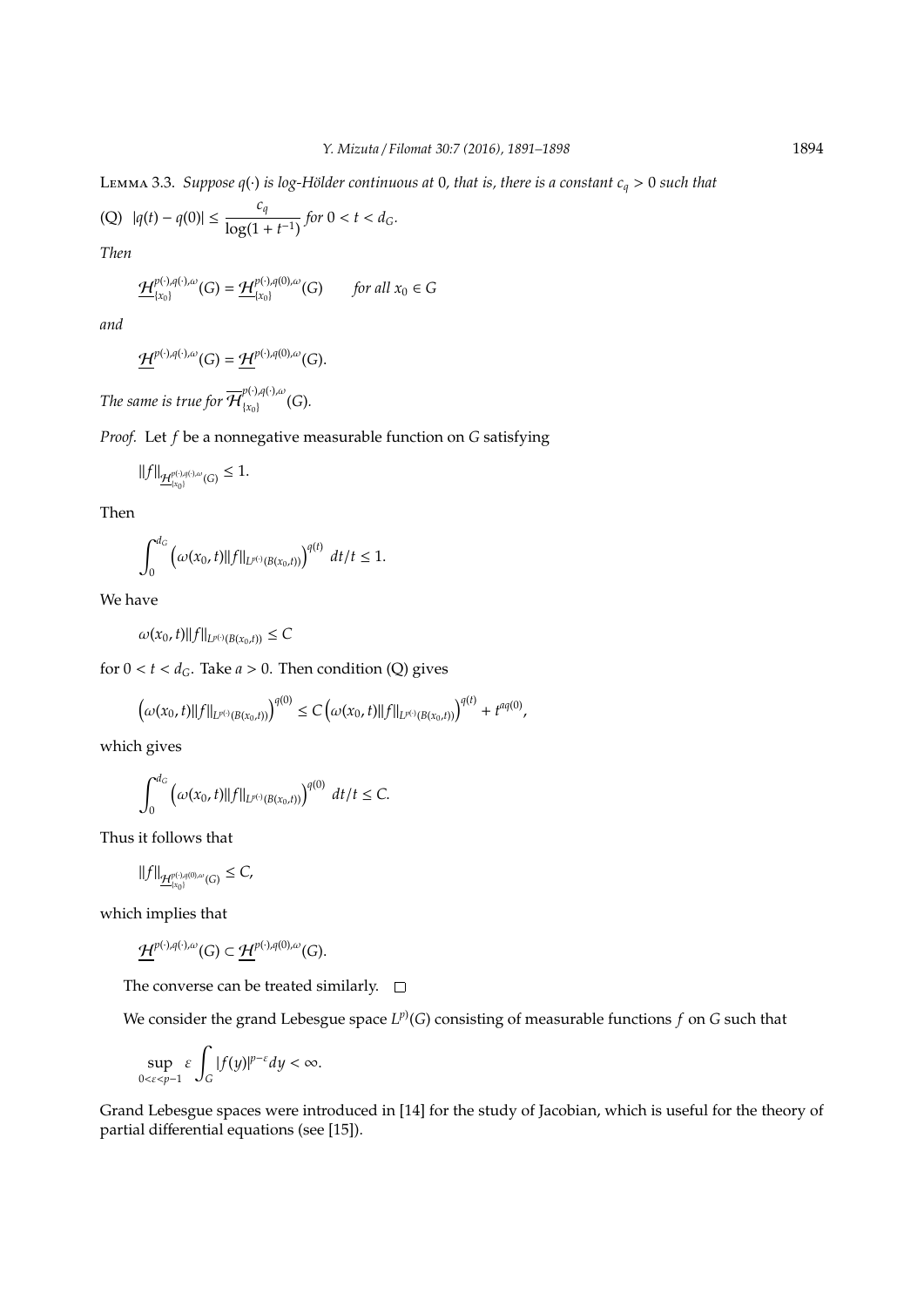PROPOSITION 3.4. *Set*  $\omega(x, r) = r^{\nu}$  *with*  $\nu > 0$ *. If*  $q = np/(n + \nu) > 1$ *, then* 

$$
\overline{\mathcal{H}}_{\{x_0\}}^{p,\infty,\omega}(G)\subset L^{q)}(G).
$$

*Proof.* Let *f* be a nonnegative measurable function on *G* such that

 $f^{\nu}||f||_{L^p(G \setminus B(x_0,t))} \leq 1$  for  $0 < t < d_G$ .

Then for  $a > n(1 - (q - \varepsilon)/p)$  and  $\varepsilon > 0$  we have

$$
\int_{G} f(y)^{q-\varepsilon} dy = \int_{G} f(y)^{q-\varepsilon} \left( a|x_{0} - y|^{-a} \int_{0}^{|x_{0} - y|} t^{a-1} dt \right) dy
$$
\n
$$
= a \int_{0}^{d_{G}} t^{a-1} \left( \int_{G \setminus B(x_{0},t)} |x_{0} - y|^{-a} f(y)^{q-\varepsilon} dy \right) dt
$$
\n
$$
\leq a \int_{0}^{d_{G}} t^{a-1} \left( \int_{G \setminus B(x_{0},t)} f(y)^{p} dy \right)^{(q-\varepsilon)/p}
$$
\n
$$
\times \left( \int_{G \setminus B(x_{0},t)} |x_{0} - y|^{-a/(1-(q-\varepsilon)/p)} dy \right)^{1-(q-\varepsilon)/p} dt
$$
\n
$$
\leq C \int_{0}^{d_{G}} t^{a-1} t^{-\nu(q-\varepsilon)} t^{-a+n(1-(q-\varepsilon)/p)} dt
$$
\n
$$
\leq C \int_{0}^{d_{G}} t^{(\nu+n/p)\varepsilon-1} dt
$$
\n
$$
\leq C \varepsilon^{-1},
$$

so that

$$
\varepsilon \int_G f(y)^{q-\varepsilon} dy \le C,
$$

as required.  $\square$ 

Rемакк 3.5. The same conclusion as Proposition 3.4 is true for the variable Herz-Morrey space  $\overline{\mathcal{H}}^{{p(\cdot)},\infty,\omega}_{\{\chi_0\}}$  ${x_0}$  (*G*) if  $p(\cdot)$  satisfies

(P2)  $p(\cdot)$  is log-Hölder continuous in *G*; that is, there is  $c_p > 0$  such that

$$
|p(x) - p(y)| \le \frac{c_p}{\log(1 + |x - y|^{-1})}
$$
 for  $x, y \in G$ .

This can also be extended to the logarithmic weight case as in [17, Theorem 10.1] and [18, Theorem 8.1].

# **4. Associate Spaces**

Let *X* be a function space consisting of measurable functions on *G*, with norm  $\|\cdot\|_X$ . Then *X'* denotes the associate space of *X* consisting of all measurable functions *f* on *G* such that

$$
||f||_{X'} \equiv \sup_{\{g: ||g||_X \le 1\}} \int_G f(x)g(x) \, dx < \infty;
$$

see Benett-Sharpley [3]; the usual dual space of *X* is denoted by *X* ∗ .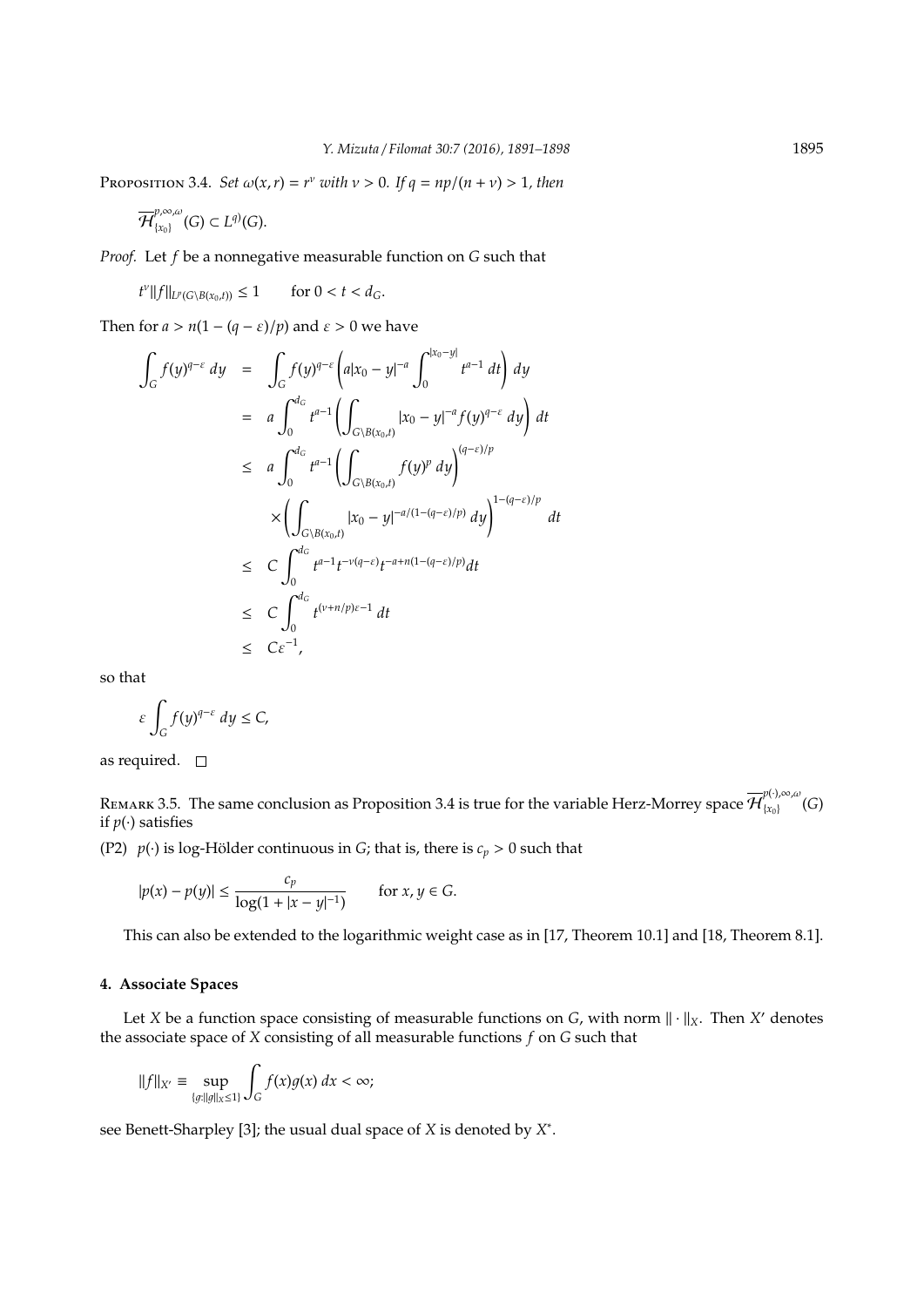Note here that

$$
\left(L^{p(\cdot)}(G)\right)'=L^{p'(\cdot)}(G).
$$

and

$$
\big(L^{p(\cdot)}(G)\big)^*=L^{p'(\cdot)}(G).
$$

when  $1 < p^- \le p^+ \le \infty$ .

# **5. Duality of Herz-Morrey Spaces**

Now we are ready to show the duality of Herz-Morrey spaces as extensions of [17] and [18].

THEOREM 5.1. Let  $x_0 \in G$ . Suppose there exist constants  $a, b, Q > 0$  such that

 $(\omega 4.1)$   $t^a \omega(x_0, t)$  *is quasi-increasing, that is,* 

sup 0<*s*<*t*  $s^a \omega(x_0, s) \leq Q t^a \omega(x_0, t)$ ; and

 $(\omega 4.2)$   $t^b \omega(x_0, t)$  *is quasi-decreasing, that is,* 

$$
\sup_{t
$$

*for all*  $0 < t < d_G$ *. Set*  $\eta(x, r) = \omega(x, r)^{-1}$ *. Then for a constant exponent*  $1 \le q \le \infty$ 

$$
\left(\underline{\mathcal{H}}_{\{x_0\}}^{p(\cdot),q,\omega}(G)\right)'=\overline{\mathcal{H}}_{\{x_0\}}^{p'(\cdot),q',\eta}(G)
$$

*and*

$$
\left(\overline{\mathcal{H}}_{\{x_0\}}^{p'(\cdot),q',\eta}(G)\right)'=\underline{\mathcal{H}}_{\{x_0\}}^{p(\cdot),q,\omega}(G).
$$

With the aid of Lemma 3.3, Theorem 5.1 gives the following result.

COROLLARY 5.2. Let  $x_0 \in G$  and  $\omega, \eta$  be as in Theorem 5.1. If  $1 < p^- \le p^+ < \infty$ ,  $1 < q^- \le q^+ < \infty$  and  $q(\cdot)$  is *log-H¨older at* 0*, then*

$$
\left(\underline{\mathcal{H}}^{\text{p}(\cdot),\text{q}(\cdot),\omega}_{\{x_0\}}(G)\right)^*=\overline{\mathcal{H}}^{\text{p}'(\cdot),\text{q}'(\cdot),\eta}_{\{x_0\}}(G)
$$

*and*

$$
\left(\overline{\mathcal{H}}_{\{x_0\}}^{p'(\cdot),q'(\cdot),\eta}(G)\right)^*=\underline{\mathcal{H}}_{\{x_0\}}^{p(\cdot),q(\cdot),\omega}(G).
$$

Example 5.3. *The typical examples of*  $\omega$  *and*  $\eta$  *are* 

$$
\omega(x_0,t)=\eta(x_0,t)^{-1}=t^{-\varepsilon}
$$

*for*  $\varepsilon > 0$ *.* 

In necessary modifications of the proof of Theorem 5.1, we can treat logarithmic weights in the following manner.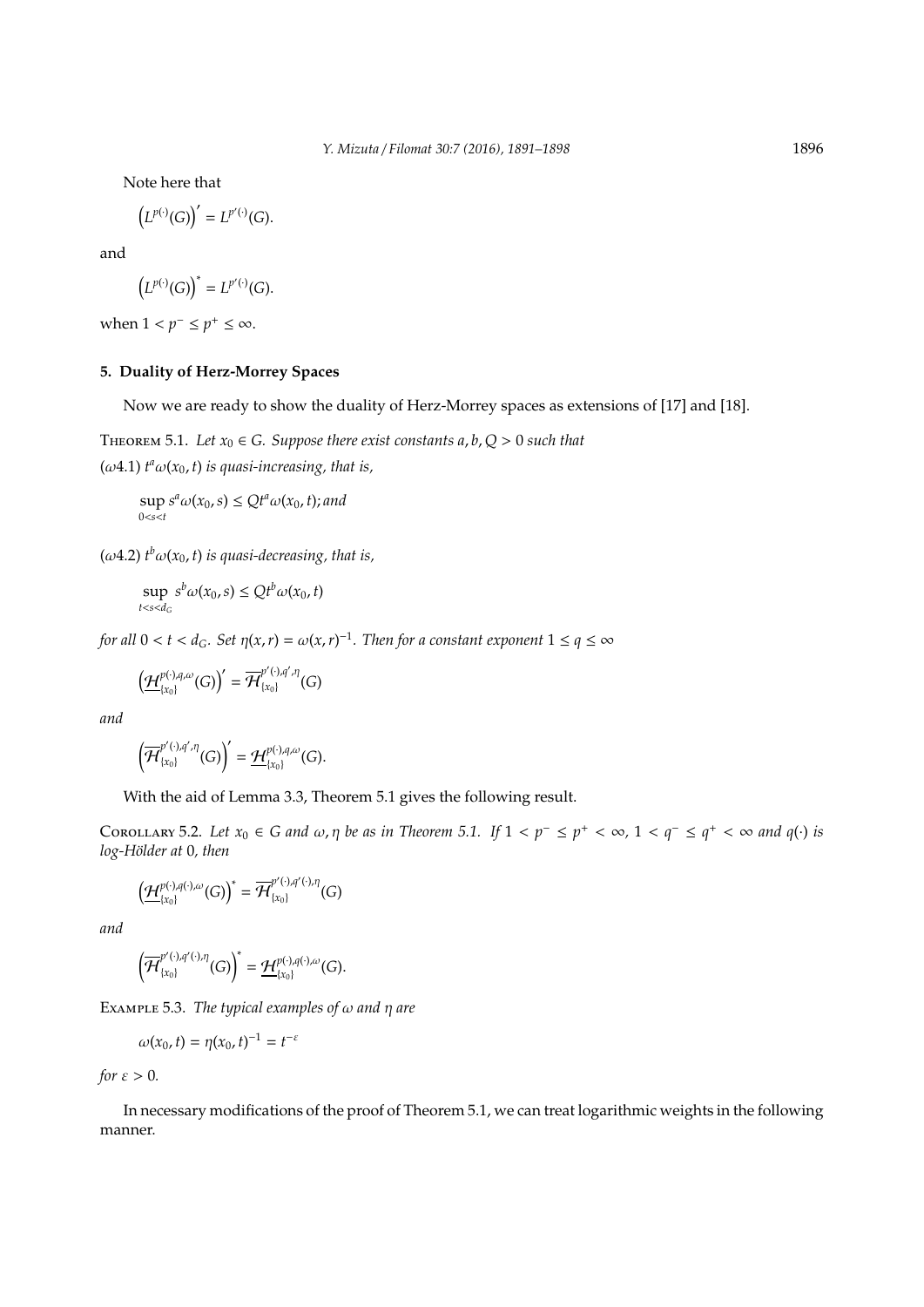THEOREM 5.4. *Let*  $x_0 \in G$ . *Set*  $\omega(x_0, t) = \left(\log \frac{2d_G}{t}\right)$  $\int$ <sup>ε</sup> *and*  $\eta(x_0, t) =$  $\left(\log \frac{2d_G}{t}\right)$  $\bigwedge^{-1-\varepsilon}$ *for* ε > −1/*q. Then for a constant exponent*  $1 \leq q \leq \infty$ 

$$
\left(\underline{\mathcal{H}}_{\{x_0\}}^{p(\cdot),q,\omega}(G)\right)'=\overline{\mathcal{H}}_{\{x_0\}}^{p'(\cdot),q',\eta}(G)
$$

*and*

$$
\left(\overline{\mathcal{H}}_{\{x_0\}}^{p'(\cdot),q',\eta}(G)\right)'=\underline{\mathcal{H}}_{\{x_0\}}^{p(\cdot),q,\omega}(G).
$$

Corollary 5.5. *Let* ω *and* η *be as in Theorem 5.1. Then*

$$
\left(\widetilde{\mathcal{H}}^{p'(\cdot),q',\eta}(G)\right)'=\underline{\mathcal{H}}^{p'(\cdot),q',\eta}(G).
$$

REMARK 5.6. Let  $\omega$  and  $\eta$  be as in Theorem 5.1. Then

$$
\left(\mathcal{H}^{p(\cdot),q,\omega}(G)\right)'=\left(L^{p(\cdot)}(G)\right)'=L^{p'(\cdot)}(G)=\overline{\mathcal{H}}^{p'(\cdot),q',\eta}(G).
$$

For a proof of Theorem 5.1, we have to prepare the following lemmas; see more precisely the proofs in [17] and [18].

LEMMA 5.7. Let 1 <  $q$  ≤ ∞ *and*  $x_0$  ∈ *G.* Suppose there exist constants  $b > 0$ ,  $Q > 1$  such that

$$
(\omega 4.1) \int_0^{d_G} \eta(x_0, t)^{q'} \frac{dt}{t} < \infty; \text{ and}
$$
  

$$
(\omega 4.2) \int_t^{2d_G} s^{-b} \omega(x_0, s)^{-q'} \frac{ds}{s} \leq Qt^{-b} \eta(x_0, t)^{q'} \quad \text{for all } 0 < t < d_G.
$$

*Then there exists a constant C* > 0 *such that*

$$
\int_G |f(x)g(x)|dx \leq C||f||_{\underline{\mathcal{H}}_{[x_0]}^{p(\cdot),q,\omega}(G)}||g||_{\overline{\mathcal{H}}_{[x_0]}^{p'(\cdot),q',\eta}(G)}
$$

*for all measurable functions f and g on G.* 

LEMMA 5.8. Let  $x_0$  ∈ *G* and  $1 < q \leq \infty$ . Suppose there exist a > 0 and  $Q$  > 0 such that

$$
(\omega 4.3) \int_0^t s^{-a} \eta(x_0, s)^{q'} \frac{ds}{s} \leq Q t^{-a} \omega(x_0, t)^{-q'} \text{ for all } 0 < t < d_G.
$$

 $Set X = H_{\{r_0\}}^{p(\cdot),q,\omega}$ {*x*0} (*G*)*. Then there exists a constant C* > 0 *such that*

$$
\|g\|_{\overline{\mathcal{H}}_{[x_0)}^{p'(\cdot),q',\eta}(G)} \leq C \sup_f \int_G |f(x)g(x)| dx = C \|g\|_{X'}
$$

*for all measurable functions q on G, where the supremum is taken over all measurable functions f on G such that*  $||f||_X \leq 1.$ 

It is worth to note that conditions ( $\omega$ 4.1) – ( $\omega$ 4.3) holds if and only if  $\omega$  satisfies all the conditions in Theorem 5.1.